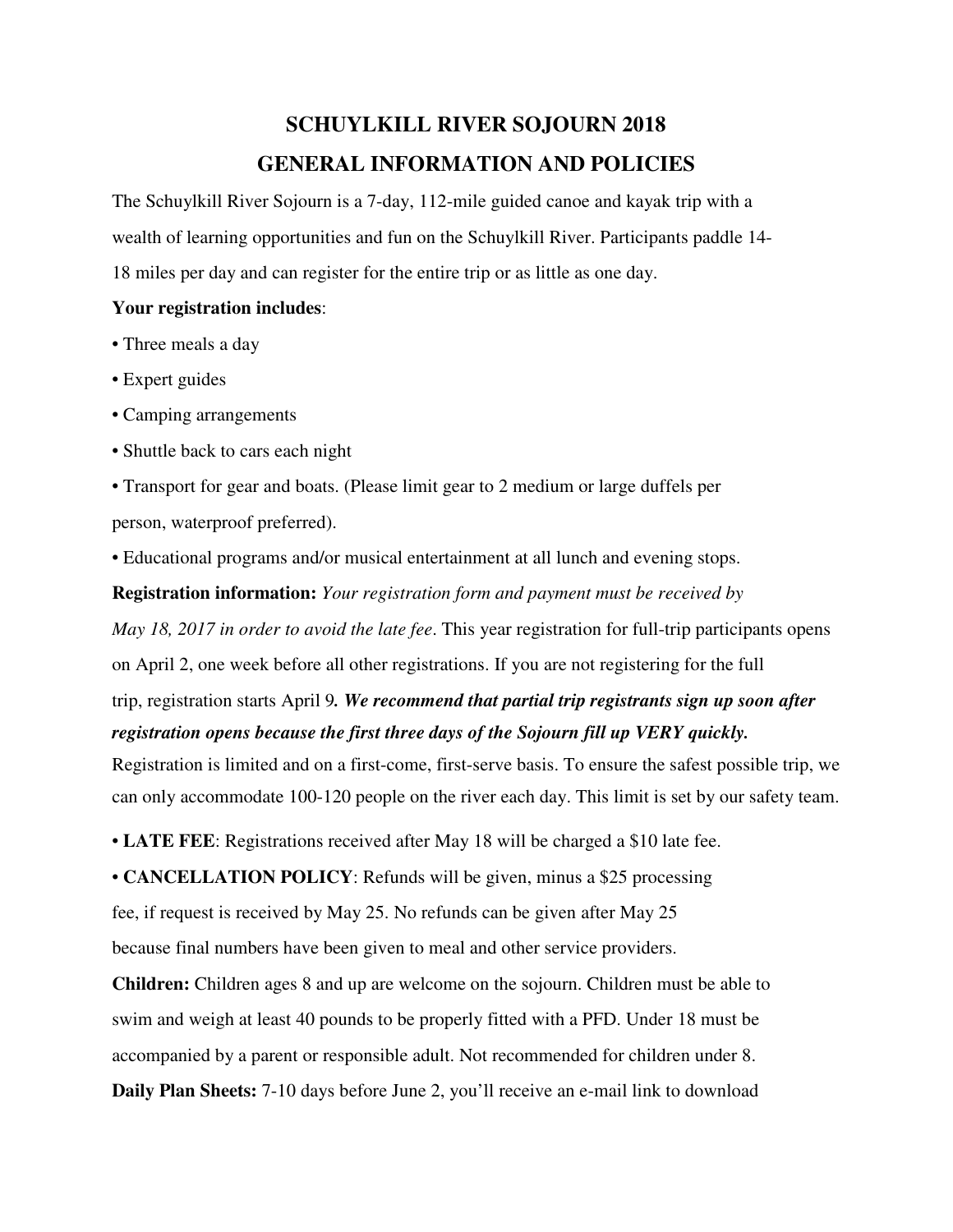Daily Plan Sheets with each day's itinerary, maps, and other helpful information. Share the Daily Plan Sheets link with family and friends so they can follow your progress down the river. If you don't have e-mail, we will mail your information.

**Sojourn Check-In:** On the morning of the first day you join the Sojourn, you must Check in. (Check-in locations are identified on the Daily Plan Sheets, and signs are posted along roadways). You will receive a Sojourn sticker for your boat and your meal ticket/name tag.

**Camping:** You must provide your own camping equipment: tent, sleeping bag, tarp, etc. Many of the camping spots are in municipal riverfront parks with primitive facilities. We make every effort to provide you with the necessary amenities for pleasant camping. Showers are available at some stops. Cooking equipment is not allowed. At some campsites tents will be close together. Please be courteous of your neighbors, quiet time starts at 10 p.m. If you prefer not to camp, a list of nearby lodging is available. Alternate lodging arrangements are your responsibility. Campers are not permitted.

**Meals:** Three meals a day are included in registration. Vegetarian meals are available, but expect pasta and cheese dishes to accommodate vegetarian diets.

**Equipment and Car Shuttle:** Every morning your gear is loaded onto a shuttle trailer, and is transported to that evening's campsite. At the end of the day, after everyone is off the river, a shuttle bus will return to that morning's launch site for people who need to move their cars.

**Full Trip Shuttle:** Full-trippers have the option of leaving their cars in Schuylkill Haven and taking a shuttle back from Philadelphia at the end of the trip. You **must register** for the return shuttle through the online registration process. **Please note** that there is also a \$25 charge. *There are a limited number of spaces available for the full-trip shuttle.* If you are not registering online, please contact ckott@schuylkillriver.org to reserve a space on the full-trip shuttle.

**Canoes, Kayaks and Rentals:** You must provide your own kayak or canoe, type three life vest and paddles. A maximum of two adults and one child are permitted per canoe. Special exceptions are possible at the discretion of the safety leaders.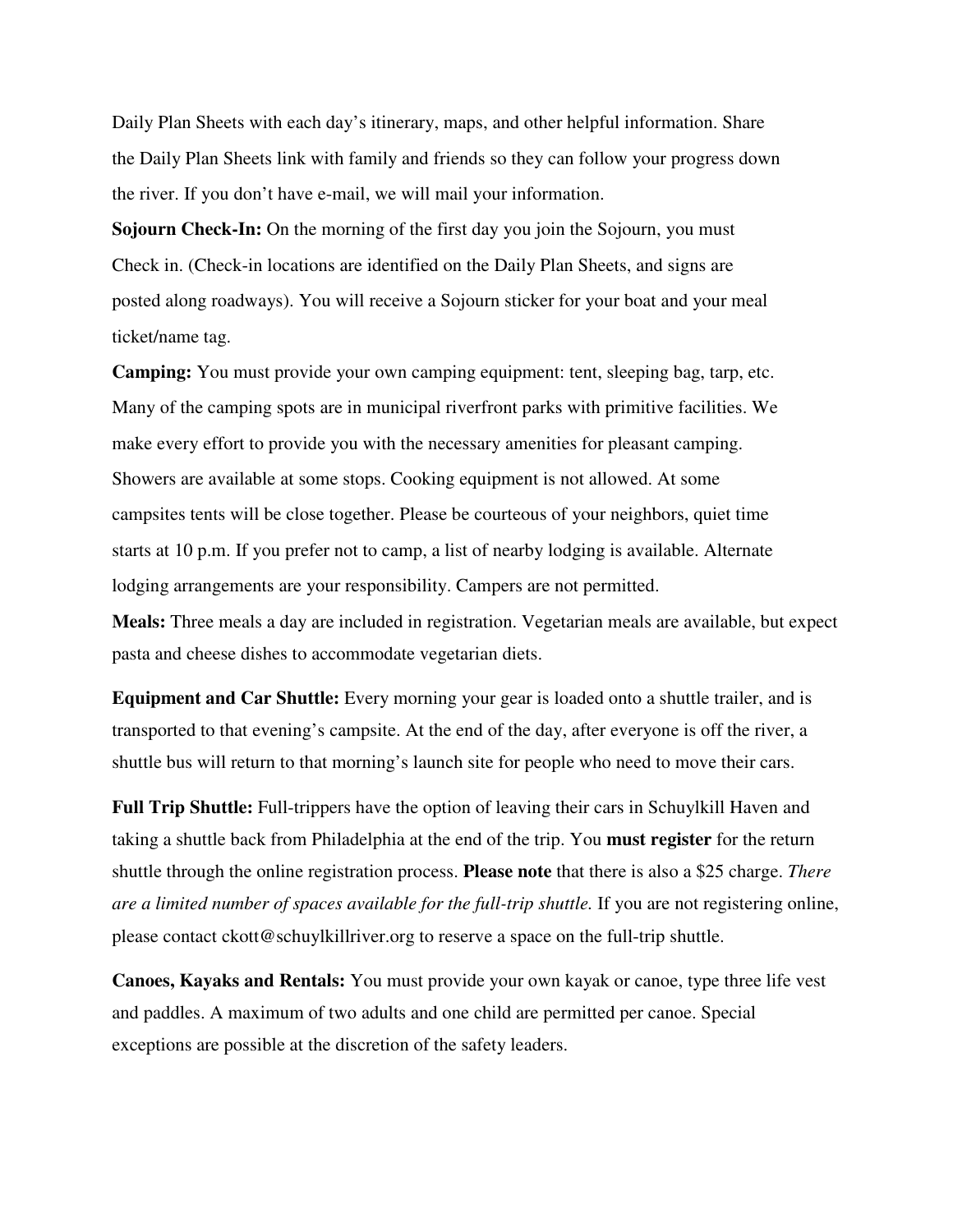**If you wish to rent a kayak**: All kayak rentals are handled by our outfitter, Doug Chapman owner of Take it Outdoors Adventures (doug@takeitoutdoorsadventures.com).

• Please register for a kayak rental at:

#### http://events.constantcontact.com/register/event?llr=qnfd7fqab&oeidk=a07edzv1ownfbb5d0cb

• Kayak rental fees are: 1 day, \$45; 2 days, \$85; 3 days, \$115; 4 days or more \$35 per day; 7

days, \$245. Life vests and paddles are included. Fees are paid directly to the outfitter.

**On-River Information:** Every morning before heading on the water there is a **mandatory safety meeting**. During the day our guides and designated safety paddlers guide the group down the Schuylkill River. The group is expected to stay together, and at times will be required to stop and wait for all paddlers to move through a narrow area. Every paddler must stay in front of the last safety boat (sweep boat). The trip involves several dam portages. At these times everyone is encouraged to help other Sojourners carry their boats around the obstruction. Portage wheels are allowed as long as they fit securely and safely inside your own boat.

**Pre-Sojourn Paddling:** If you've never paddled on moving water, it is recommended you receive some instruction or experience. If you need a paddling lesson or want to brush up on your skills, contact a canoe or kayak club in your area such as:

- **Philadelphia:** Philadelphia Canoe Club www.philacanoe.org
- **Berks County:** Keystone Canoe Club www.keystonecanoeclub.com
- **Take it Outdoors Adventure Group:** www.takeitoutdoorsadventures.com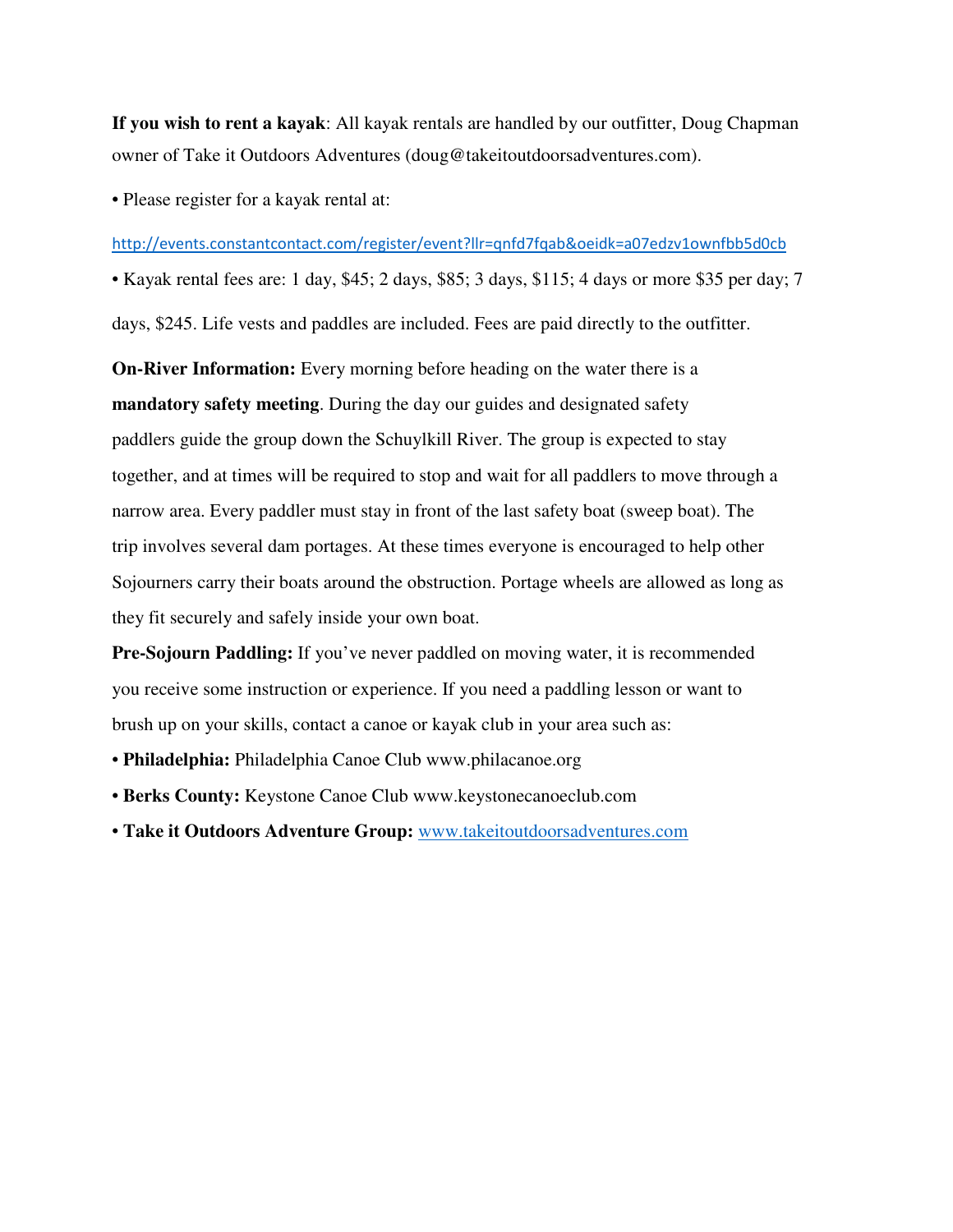# **What to Bring**

## *Please Mark all your possessions with a permanent marker*

**Clothing:** Please dress for the weather. If it is cold and rainy, please, NO COTTON.

#### **Personal Possessions**

Each Sojourner is limited to 2 duffel-type bags (medium or large) for all gear. Waterproof bags are strongly recommended.

- Coast Guard approved Type III Life Vest (one required for each person)
- Water bottle (water is provided at all stops)
- Sweaters, jackets, gloves if cold (cotton not recommended)
- Emergency dry clothes
- Hats, visors and sunglasses
- Sun block, first aid kit, medicine, spare glasses, insect repellant

• Ear plugs (train tracks are typically close to campsites, especially in West Conshohocken)

- Rain gear (Ponchos not permitted)
- Swimming apparel
- Water shoes, sport sandals (other sandals are not appropriate) or sneakers.

• Dry bag or double plastic bags for anything you want to keep dry on the water

• Camping gear (tent, sleeping bag, flashlight, ground cover)

- Personal toilet kit, bath towel
- Whistle, pocket knife, matches
- Bird/nature guides, camera, binoculars

## **Paddling Equipment**

You are responsible for providing or renting a canoe or kayak.

- Tie-downs (rope, bungie cord)
- Bow and stern lines for canoes
- Bailer & large sponge

• Seat pad, knee pad. If you bring portage wheels they must fit *safely and securely*  inside your canoe or kayak.